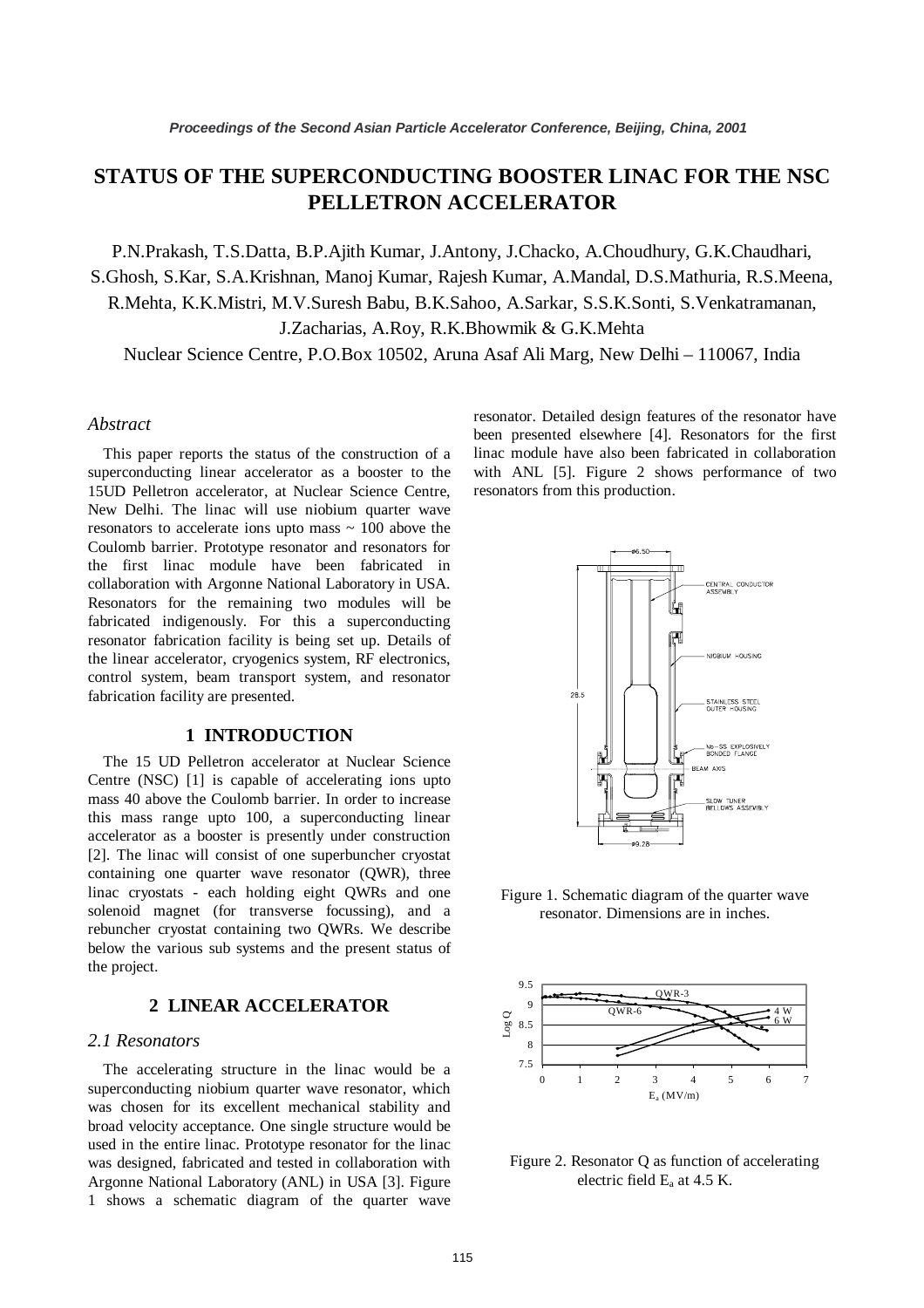### *2.2 Cryogenics System*

The estimated heat load of the linear accelerator which consists of three linac cryostats, one buncher cryostat, and a rebuncher cryostat - with a total of 27 resonators, is 280 W at 4.5 K [6]. An expansion engine based helium refrigerator of capacity 600 W at 4.5 K is installed and is being operated. The helium refrigerator has been integrated recently with the buncher and first linac cryostats by indigenously developed liquid helium (LHe) distribution network [7]. This network has been designed for parallel feeding of liquid helium to all five cryostats independently by using the four valve boxes with long stem low heat load WEKA valves. The liquid helium supply and cold gas return lines are enclosed in 8 inch diameter vacuum jacket with intermediate liquid nitrogen shield and multilayer insulation and G-10 supports. The entire cryogenic network has been successfully tested by transferring LHe from the liquefier in close loop mode to the cryostats continuously for more than a week. The average heat load of the distribution line was measured to be  $\sim 1$  W/m, in agreement with the estimated value.

The indigenously fabricated cylindrical buncher cryostat ( $\phi$ 900 mm  $\times$  2000 mm) and rectangular first linac cryostat (2800 mm  $\times$  1200 mm  $\times$  1950 mm) have been installed in the beamline. One of the special features of the linac cryostat is the support structure with alignment mechanism. With this mechanism it is possible to align individual resonators, magnet, as well as the entire cryostat structure. The vacuum achieved in both the cryostats at 4.5 K is  $\leq 10^{-8}$  Torr and measured static heat loads are 3.5 and 8 W respectively. In both cryostats the resonators and liquid helium vessel are surrounded by 80 K copper sheet cooled by  $LN_2$ .

 A helium gas recycling system consisting of a gasbag, recovery compressor, a high pressure cylinder bank and purifier has been built. A vacuum jacketed liquid nitrogen transfer line network connecting a 5000 litres capacity container and  $LN_2$  plant is used for the shield cooling of cryostats, helium distribution line, and as a pre-coolant of helium refrigerator.

#### *2.3 RF Electronics*

The superconducting resonators will operate at 97 MHz frequency. The phase and amplitude of the RF fields in the resonators need to be stabilized with respect to a reference master oscillator. The resonant frequency variation of the resonator acts as the main disturbance to the stabilization process. The resonant frequency variation occurs on two time scales. The fast component is due to the vibration of central conductor of the resonator and the slow component is due to the pressure variation in the cryogenic system. A resonator control scheme has been developed for the resonator, which incorporates a fast and a slow tuner section. In the fast tuner section the resonator is made the frequency selective part of an oscillator. The phase of this oscillator is locked with the reference by dynamically inserting a phase shift in the oscillator by adding a quadrature signal in the oscillation loop [8]. The slow-tuner control mechanism has been incorporated to keep the average of the resonator frequency same as the master clock. The inclusion of the slow tuner mechanism reduces the load on the fast tuner and results in reduced power requirement for control. This control Scheme has been successfully tested with the resonator.

RF Amplifiers for the control have been designed and developed. The amplifier consists of MOTOROLA power MOSFETs in a push pull design and can deliver 200 W RF power continuously and has full protection against the reflected power.

## *2.4 Control System*

A distributed control system has been developed for the Pelletron-LINAC accelerator system. It runs on a network of Pentium computers under the LINUX operating system. The devices of the accelerator are connected to several computers using CAMAC interface. The design is based on a client server model and the computers connected to CAMAC run the server code. Machines are provided on the same network for operator interface, by running the client program. The client computers use the X-window graphics and shaft encoder knobs interfaced to them to provide the operator interface. The system supports the monitoring and controlling of all the accelerator parameters including the Beam Profile Monitors, from any of the clients. Client programs can be written for any specific application like automatic beam tuning through a particular section of the machine, conditioning of resonators etc. The system has been running the Pelletron accelerator for the past two years.

## *2.5 Beam Transport System*

The beam transport system consists of beam diagnostic devices (faraday cup, beam profile monitor etc.), quadrupole magnets, magnetic steerers, phase detectors (spiral cavity), vacuum components (valves, pumps, gauges etc.) and drift tubes. Several components of the beam transport system, such as the diagnostic box, quadrupole magnets, power supplies, magnetic steerers and phase detectors have been designed and fabricated indigenously.

The ion optics calculations for the linac were performed using a ray tracing computer program developed at NSC [9], to optimise the position of the superbuncher, linac modules and the rebuncher to deliver short time width or narrow energy width pulses on the target. In addition, element misalignment calculations have also been done.